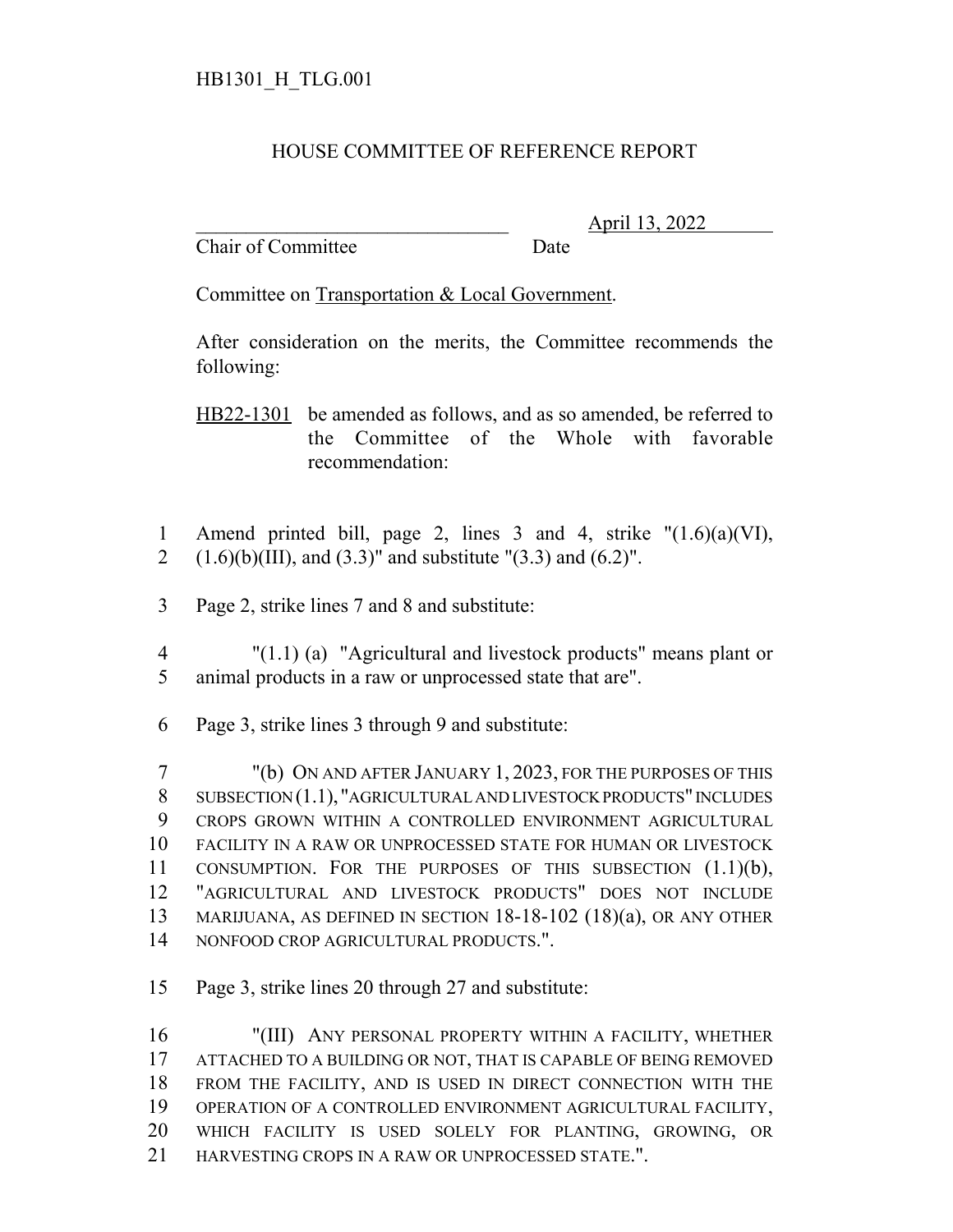- Page 4, strike lines 1 through 3.
- Page 4, lines 5 and 6, strike "STRUCTURE OF NO LESS THAN ONE THOUSAND SQUARE FEET" and substitute "NONRESIDENTIAL STRUCTURE".
- Page 4, line 8, strike "HYDROPONIC PLANT GROWING," and substitute "HYDROPONICS,".
- Page 4, line 10, strike "PRIMARY" and substitute "SOLE".
- Page 4, after line 13, insert:

 "(6.2) "HYDROPONICS" MEANS A SYSTEM IN WHICH WATER SOLUBLE PRIMARY OR SECONDARY PLANT NUTRIENTS OR MICRONUTRIENTS, OR A COMBINATION OF SUCH NUTRIENTS, ARE PLACED IN INTIMATE CONTACT WITH A PLANT'S ROOT SYSTEM THAT IS BEING GROWN IN WATER OR AN INERT SUPPORTIVE MEDIUM THAT SUPPLIES 13 PHYSICAL SUPPORT FOR THE ROOTS.".

- Page 4, line 27, after "**valuation -**" insert "**affidavit -**".
- Page 5, strike lines 3 through 8 and substitute:

 "(2) A CEA FACILITY IS VALUED FOR ASSESSMENT PURPOSES AS ALL OTHER AGRICULTURAL PROPERTY USING THE COST, MARKET, AND 18 INCOME APPROACHES TO VALUE.".

Page 5, line 9, strike "PRIMARY" and substitute "SOLE".

 Page 5, strike lines 11 and 12 and substitute "PROPERTY IS CLASSIFIED AND VALUED FOR ASSESSMENT PURPOSES BASED ON ACTUAL USE.

22 (4) AS PART OF THE PERSONAL DECLARATION THE OWNER OF A CEA FACILITY SIGNS AND RETURNS TO THE COUNTY ASSESSOR PURSUANT TO SECTIONS 39-5-107 AND 39-5-108, THE OWNER SHALL INCLUDE AN AFFIDAVIT EXECUTED BY THE OWNER IN WHICH THE OWNER AFFIRMS THAT 26 THE CEA FACILITY MEETS THE REQUIREMENTS OF SECTION 39-1-102(3.3), INCLUDING THE REQUIREMENTS THAT THE FACILITY OPTIMIZES HYDROPONICS AND THAT THE SOLE PURPOSE OF THE CEA FACILITY IS TO OBTAIN A MONETARY PROFIT FROM THE WHOLESALE OF PLANT-BASED FOOD FOR HUMAN OR LIVESTOCK CONSUMPTION. IF THE CROP GROWN IN THE CEA FACILITY IS HEMP, THE OWNER MUST ALSO INCLUDE A COPY OF A LICENSE TO VERIFY TO THE ASSESSOR THAT THE CROP IS NOT MARIJUANA.